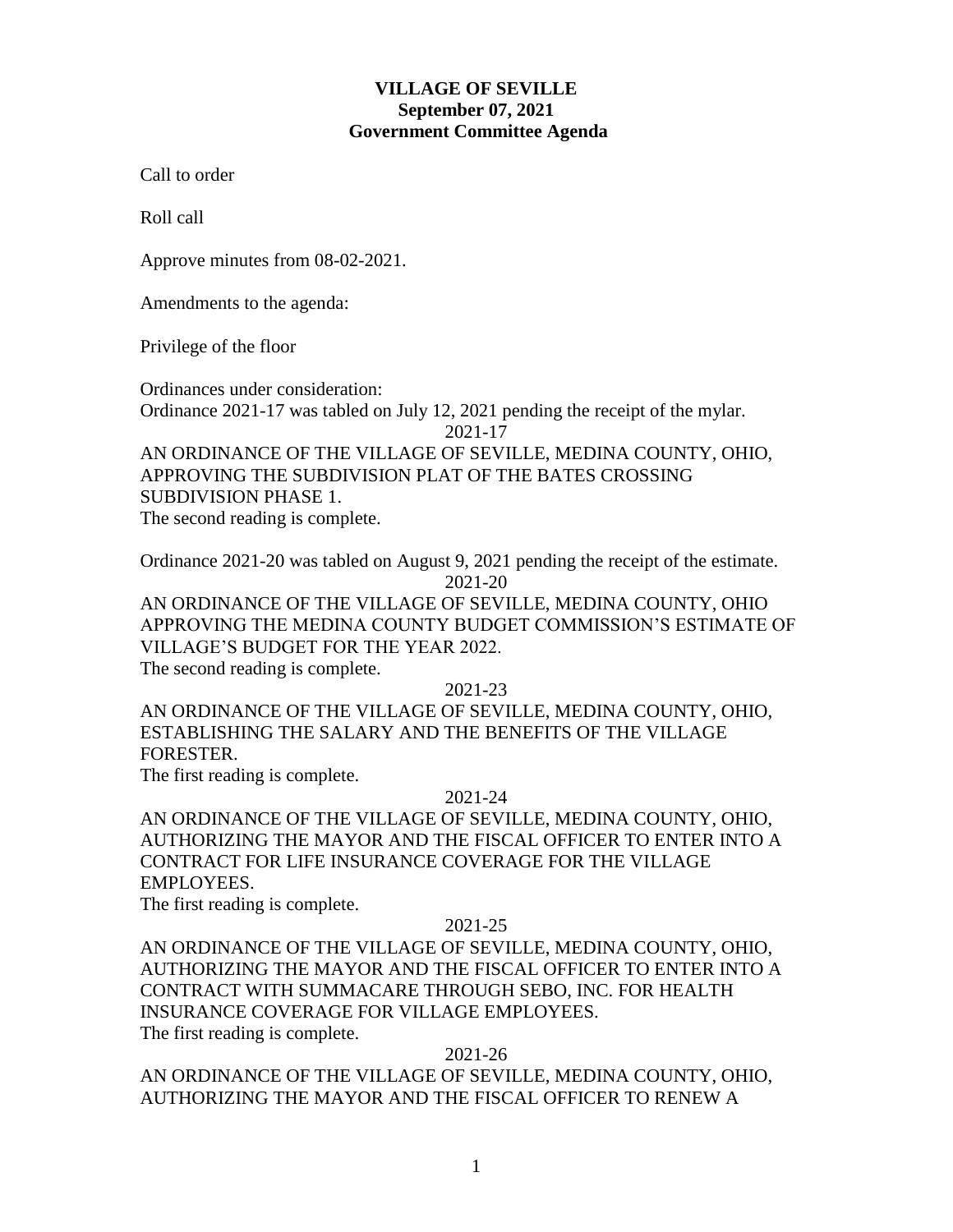## **VILLAGE OF SEVILLE September 07, 2021 Government Committee Agenda**

CONTRACT WITH THE PUBLIC ENTITIES POOL OF OHIO THROUGH PLUMER INSURANCE AGENCY FOR THE PROVISION OF LIABILITY INSURANCE FOR THE VILLAGE.

The first reading is complete.

2021-27

AN ORDINANCE OF THE VILLAGE OF SEVILLE, MEDINA COUNTY, OHIO, AUTHORIZING THE MAYOR AND THE FISCAL OFFICER TO ENTER INTO A CONTRACT WITH GUARDIAN THROUGH SEBO, INC. FOR DENTAL INSURANCE COVERAGE FOR VILLAGE EMPLOYEES. The first reading is complete.

2021-28

AN ORDINANCE OF THE VILLAGE OF SEVILLE, MEDINA COUNTY, OHIO, AUTHORIZING THE MAYOR AND THE FISCAL OFFICER TO ENTER INTO A CONTRACT WITH GUARDIAN THROUGH SEBO, INC. FOR VISION INSURANCE COVERAGE FOR VILLAGE EMPLOYEES. The first reading is complete.

2021-29

AN ORDINANCE OF THE VILLAGE OF SEVILLE, MEDINA COUNTY, OHIO, APPROVING THE SUBDIVISION PLAT OF THE AUTUMN MEADOWS SUBDIVISION PHASE V.

The first reading is complete.

2021-31

AN ORDINANCE OF THE VILLAGE OF SEVILLE, MEDINA COUNTY, OHIO, AMENDING THE SEVILLE ZONING CODE SECTION 1402 WITH REGARD TO THE BOARD OF ZONING APPEALS.

The first reading is complete.

2021-32

AN ORDINANCE OF THE VILLAGE OF SEVILLE, MEDINA COUNTY, OHIO, AMENDING THE VILLAGE OF SEVILLE'S SALARY AND BENEFIT CODE RELATED TO MERIT RAISES FOR EMPLOYEES FOR THE YEAR 2022 The first reading will be on September 13, 2021

2021-33

AN ORDINANCE OF THE VILLAGE OF SEVILLE, MEDINA COUNTY, OHIO, AMENDING THE VILLAGE OF SEVILLE'S SALARY AND BENEFIT CODE RELATED TO WAGES OF EMPLOYEES OF THE VILLAGE OF SEVILLE FOR THE YEAR 2022.

The first reading will be on September 13, 2021

2021-34

AN ORDINANCE OF THE VILLAGE OF SEVILLE, MEDINA COUNTY, OHIO, APPROVING, ADOPTING, AND ENACTING THE 2022 EDITION OF THE MODEL OHIO MUNICIPAL CODE PUBLISHED BY THE AMERICAN LEGAL PUBLISHING CORPORATION, FOR THE VILLAGE OF SEVILLE; OHIO REPEALING ORDINANCES IN CONFLICT THEREWITH; AND PUBLISHING THE ENACTMENT OF NEW MATTER.